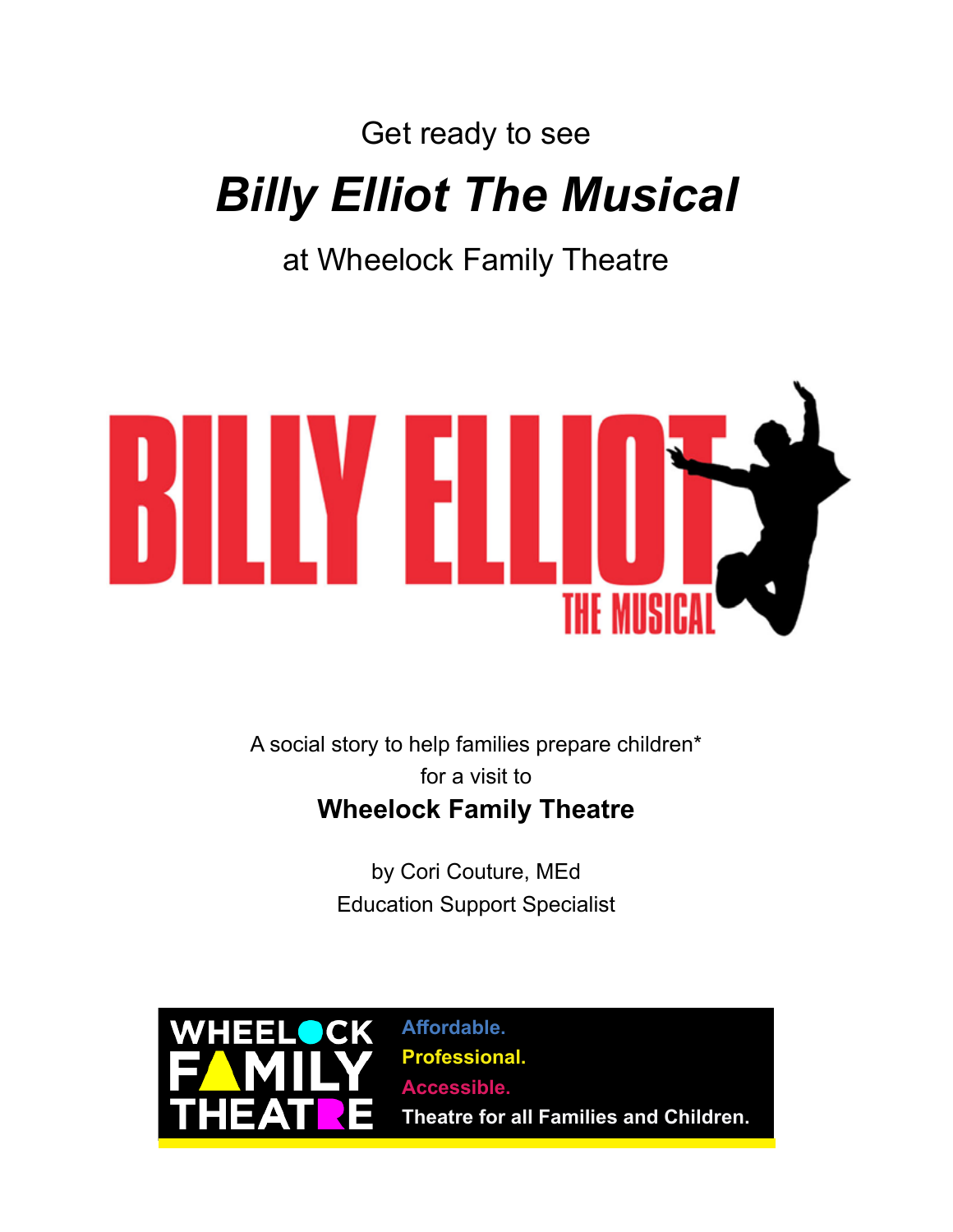## \*PLEASE NOTE:

Social stories were originally developed for children on the autism spectrum, but we have found that they are helpful for preparing any child who is very young or has never been to the theatre before. Wheelock Family Theatre offers a social story for each of our productions. We hope you will find them helpful!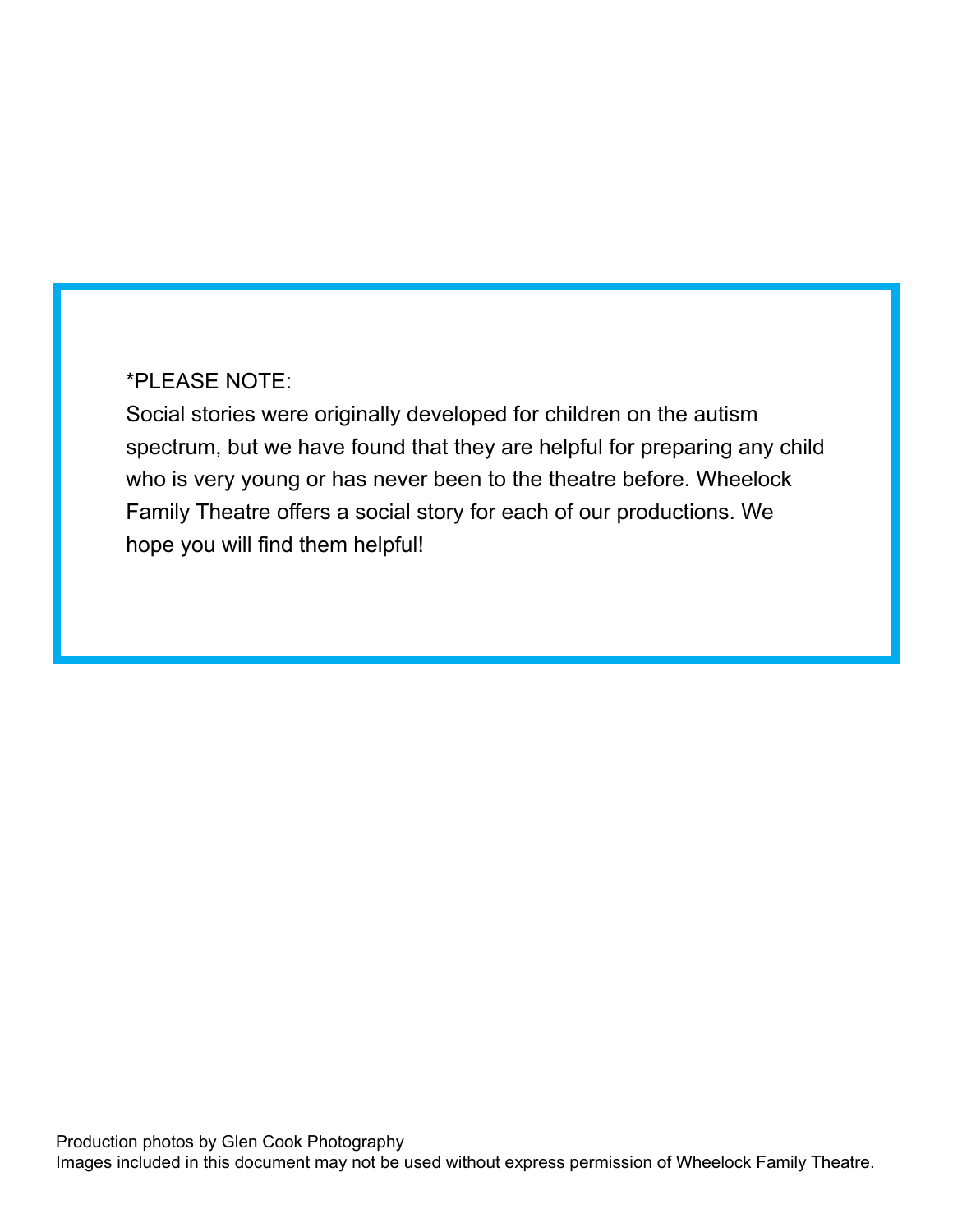I am going to see a play called *Billy Elliot The Musical* at Wheelock Family Theatre.



When I get to the theatre, we will walk through the lobby. It might be crowded.

I will take deep breaths and be patient as we move through the crowd.



In a play, people on a stage tell a story — right in front of us! These people are called actors.

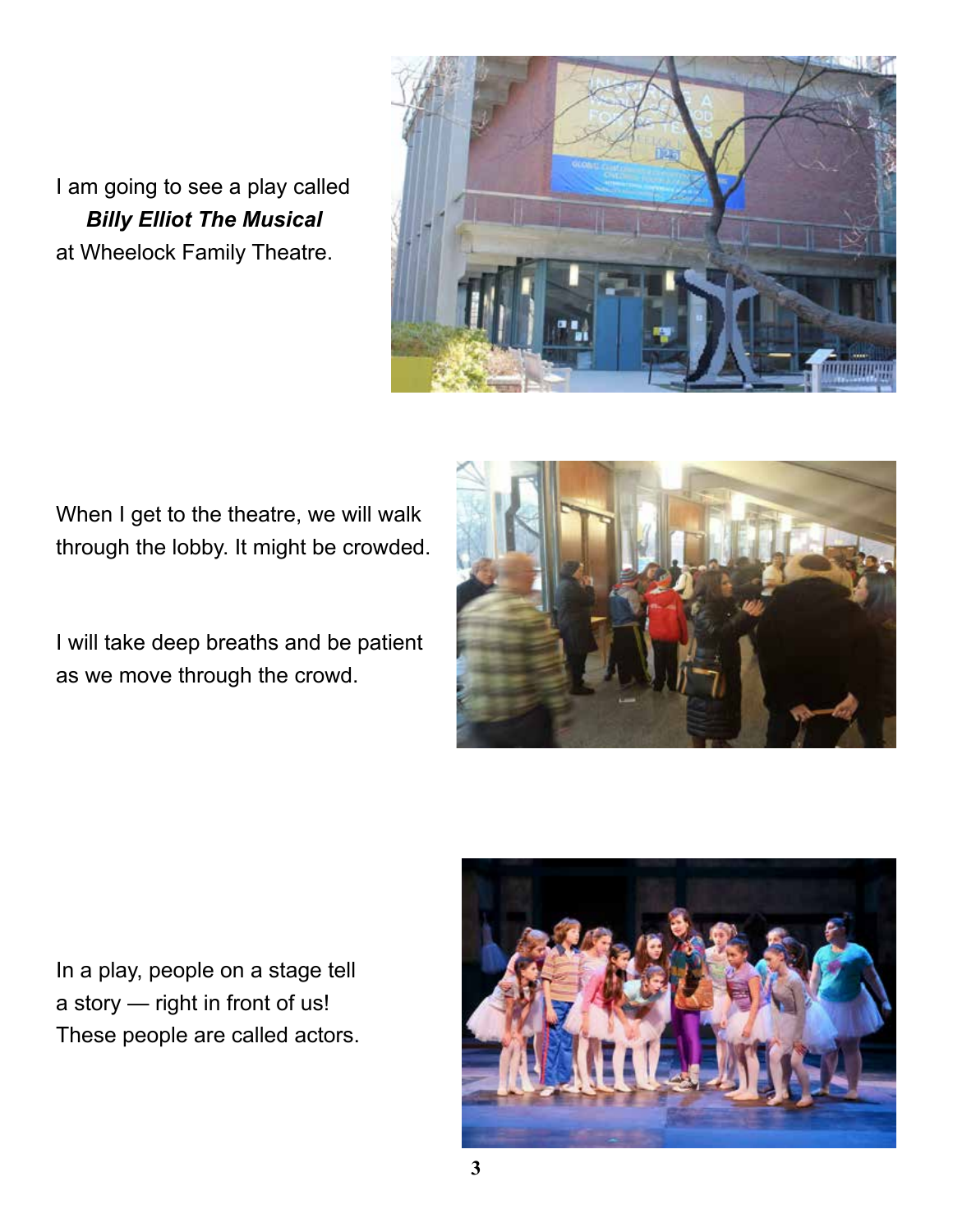This play is about an 11-year-old boy named Billy. He lives in a town in England where most men work in a coal mine.



*This* play is also a **musical**. That means that the characters talk, but they also sing and dance to tell the story.





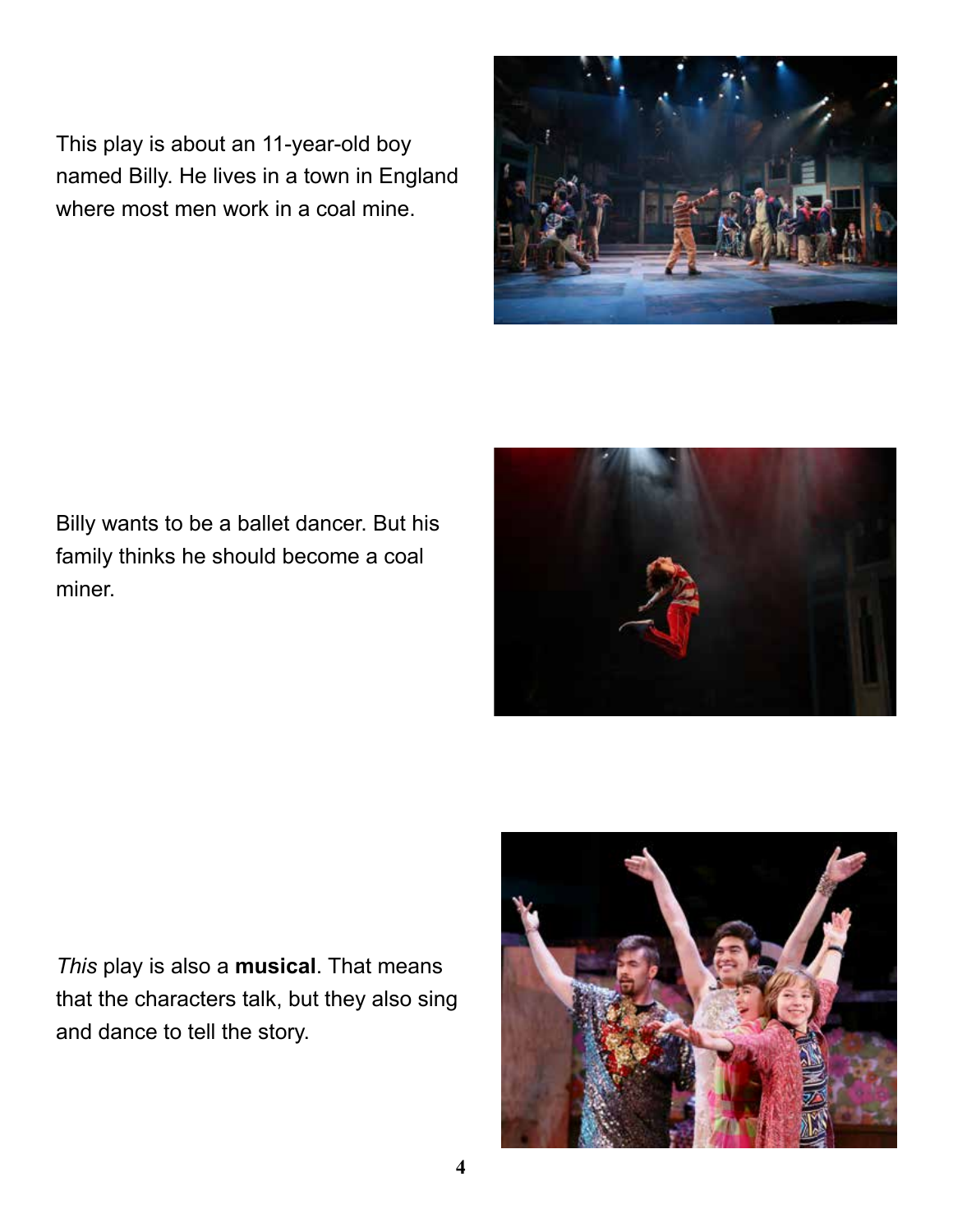Musicians sit under the stage, playing instruments for the singers and dancers. This is the **orchestra**.



Sometimes the music and the singing and dancing can be loud.

Sometimes I will hear sirens and other loud noises that help to tell the story.



If anything is too loud, I can always cover my ears.

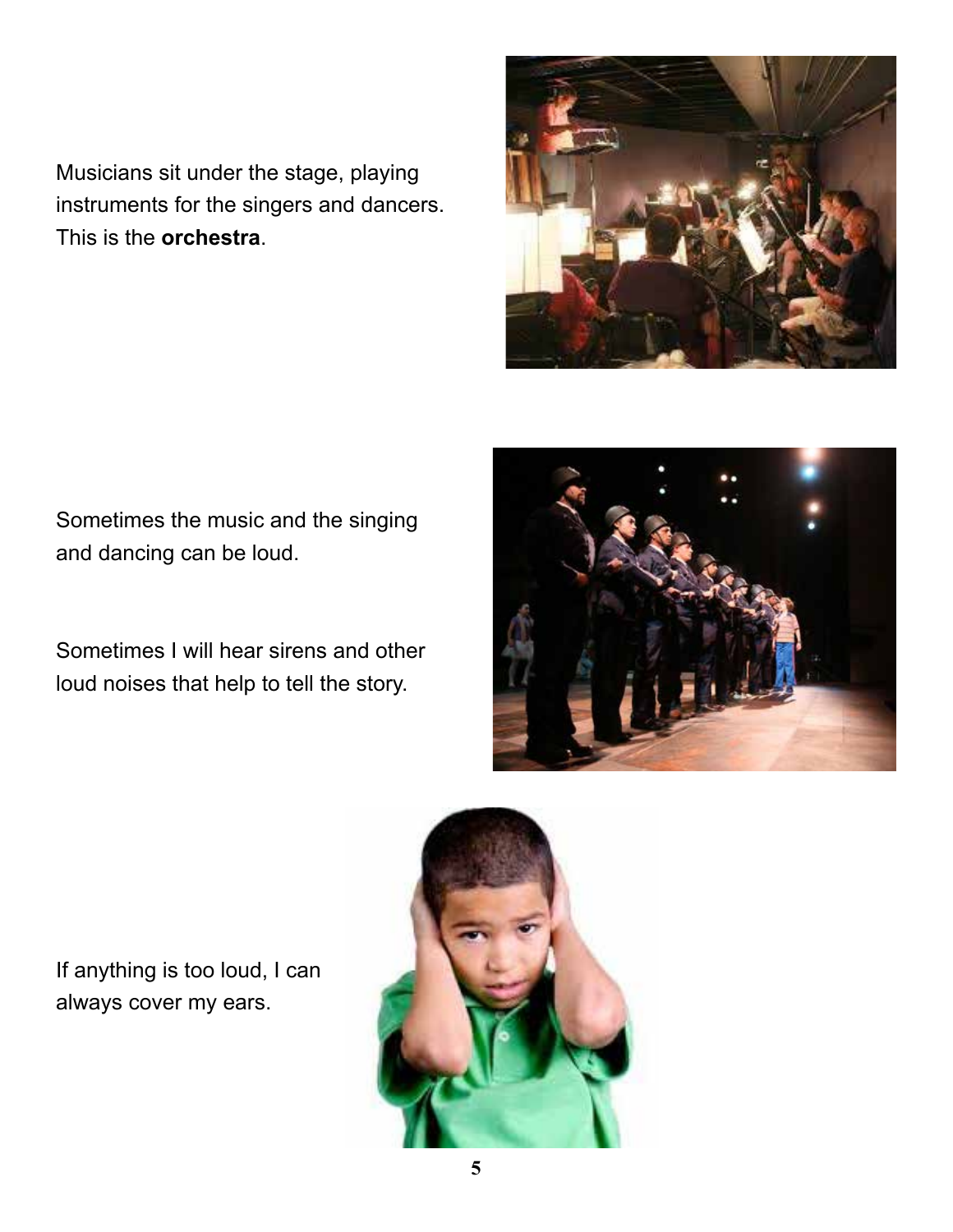I can hug or hold hands with my mom or dad - or with someone else who came with me to the theatre.



I will know that the play is about to start when the lights in the room get darker and the lights on the stage get brighter.

The audience will get very quiet. It is important that I try to be quiet during the show, so I can hear everything.



Sometimes in this play, people get angry and shout. Sometimes they punch and fight. Sometimes they use bad words.

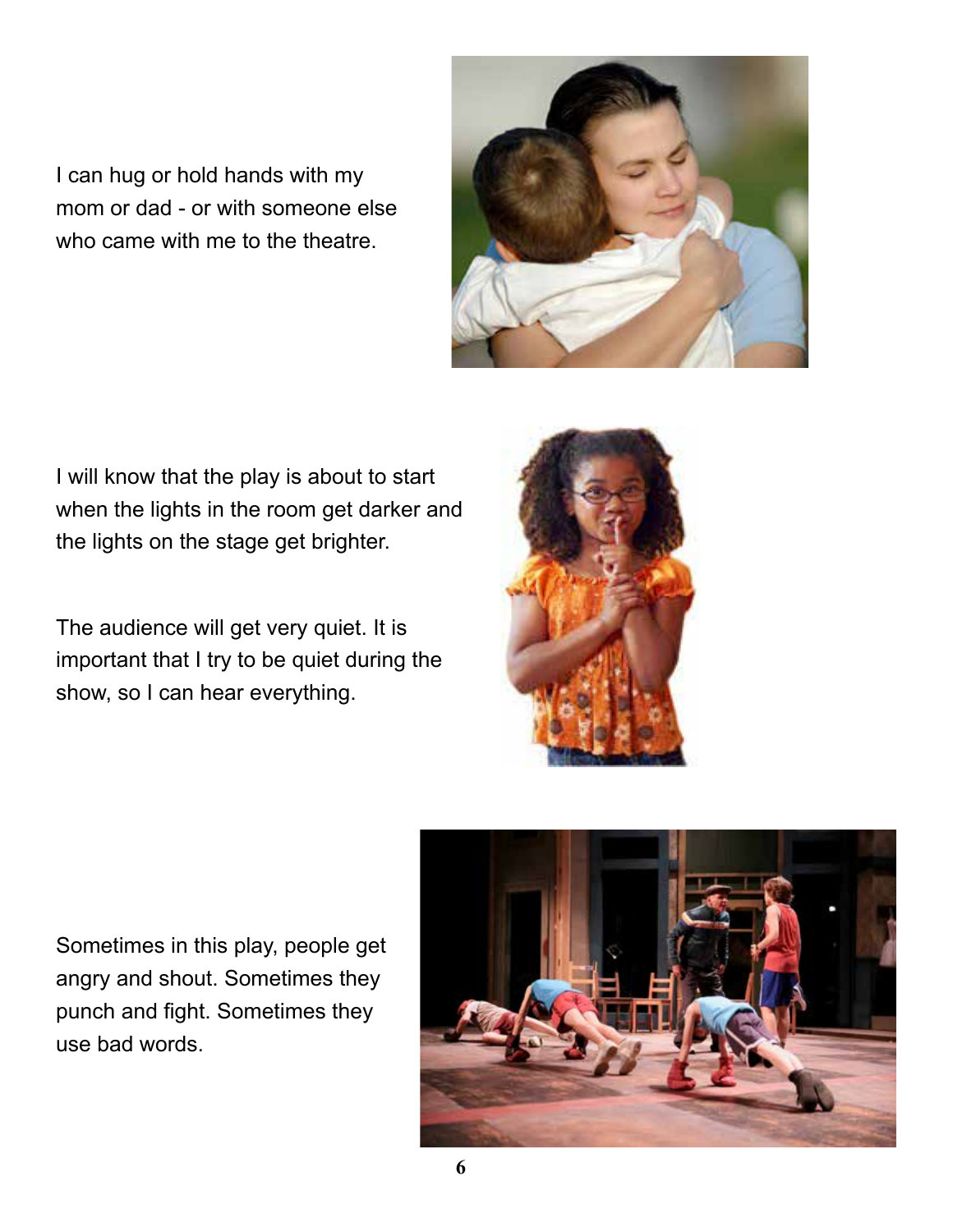In a some scenes, the air above the stage fills with smoke. I know this is a special kind of smoke used in plays, and everyone is safe.



If I feel scared or if things get too loud, I can always cover my ears.



Sometimes in the play, Billy talks with his mother. But she is actually dead.

These converstaions are only happening in his imagination.

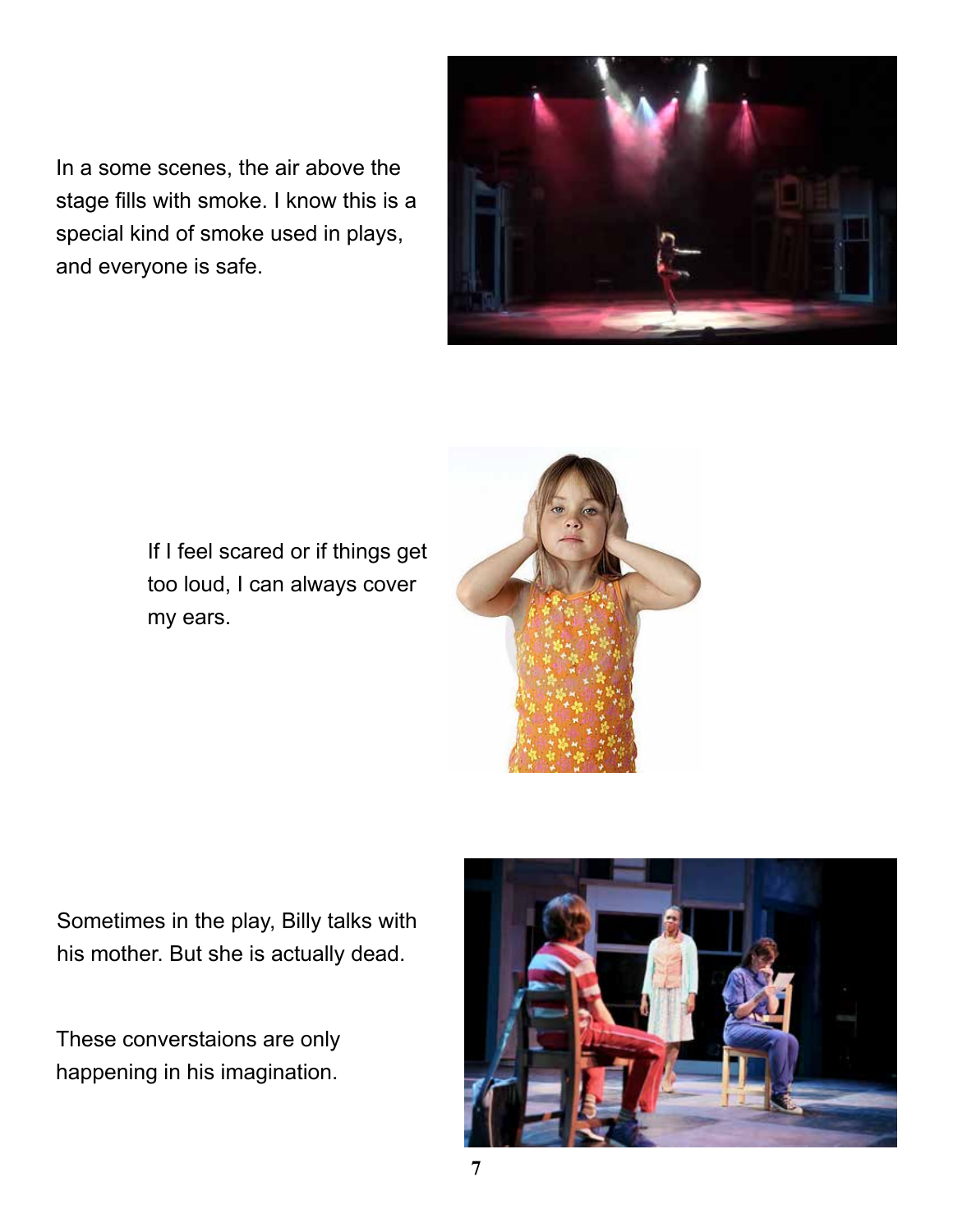Even though I might be scared or sad, I know the actors are only pretending. I know that everyone is safe.

> I can always hug or hold hands with my mom or dad



or with someone else who came with me to the theatre.



If I need to take a break, I can go into the lobby,

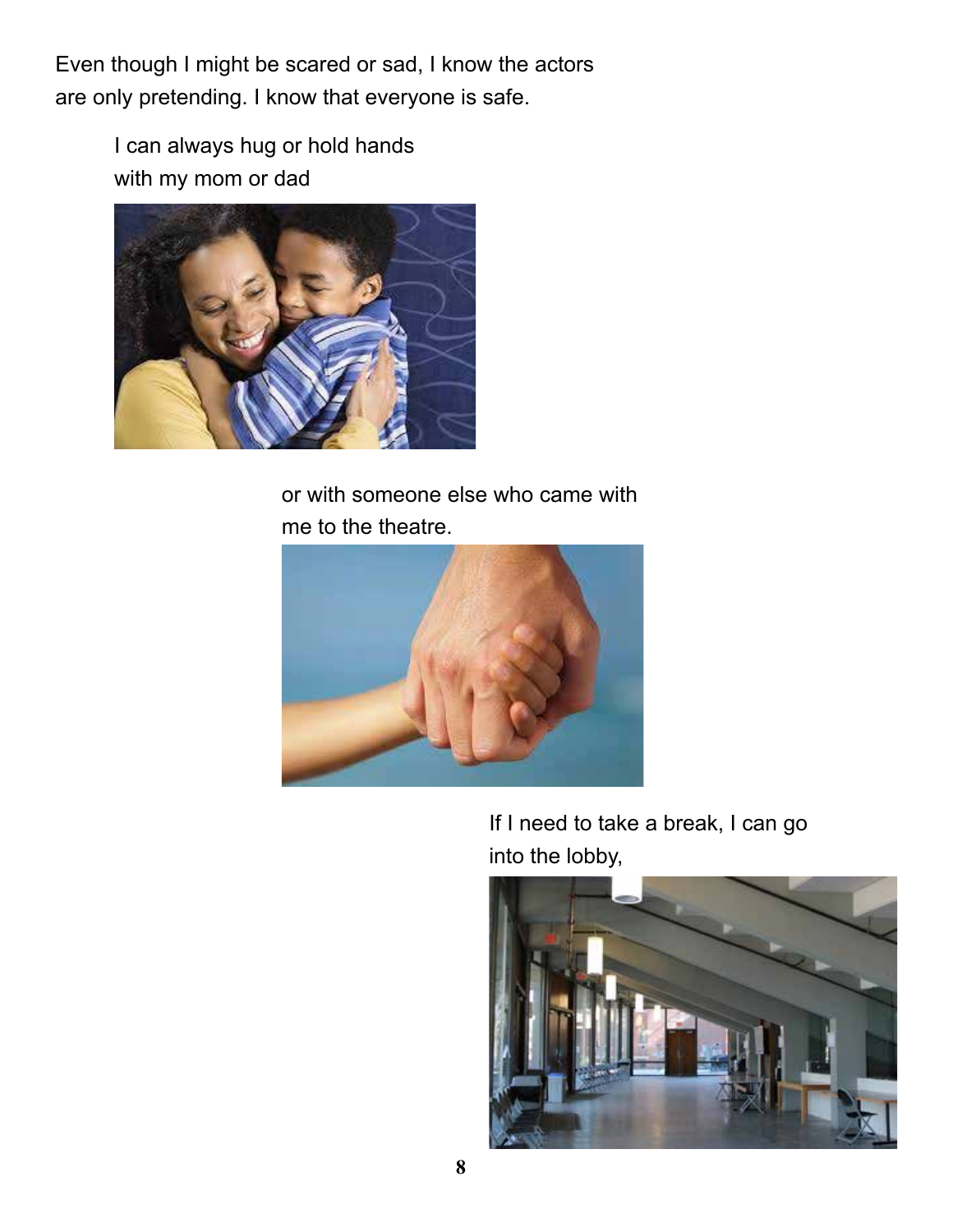or go to a quiet, cozy space nearby.



If I need something to hold on to, I can ask an usher for a squishy toy.



At the end of a scene, some people will clap. Clapping tells the actors that I liked their performance.

If I want to clap, I can. If I don't want to clap, I don't have to.

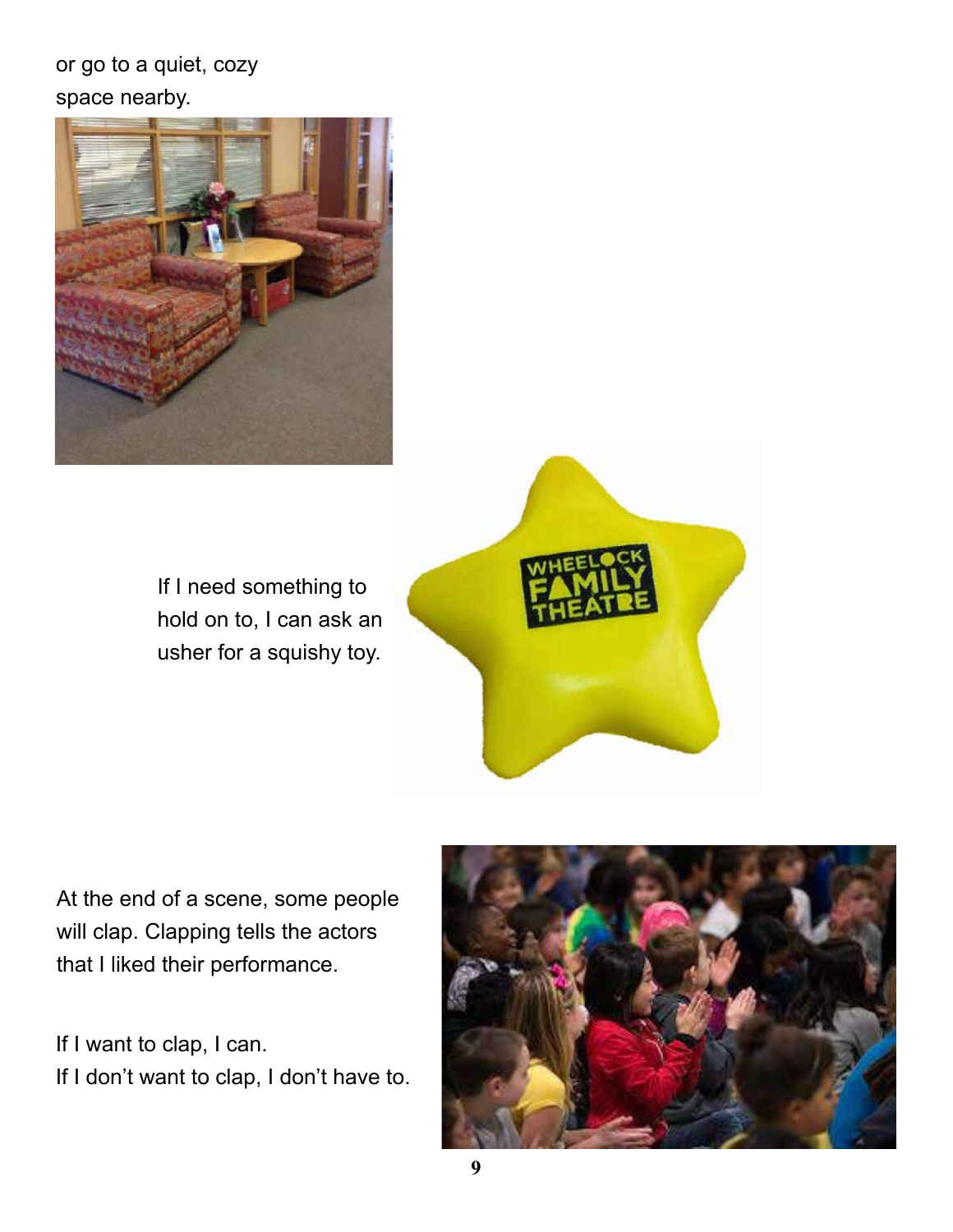In the middle of the play, we will have a break called **intermission**.

Lots of people will get up from their seats, and go back to the lobby.

During this time the lobby can get crowded and loud.



I can go to the lobby if I want to, but I don't *have* to.

I can also stay in my seat. I can cover my ears.



I can hug or hold hands with my mom or dad or with someone else who came with me to the theatre.

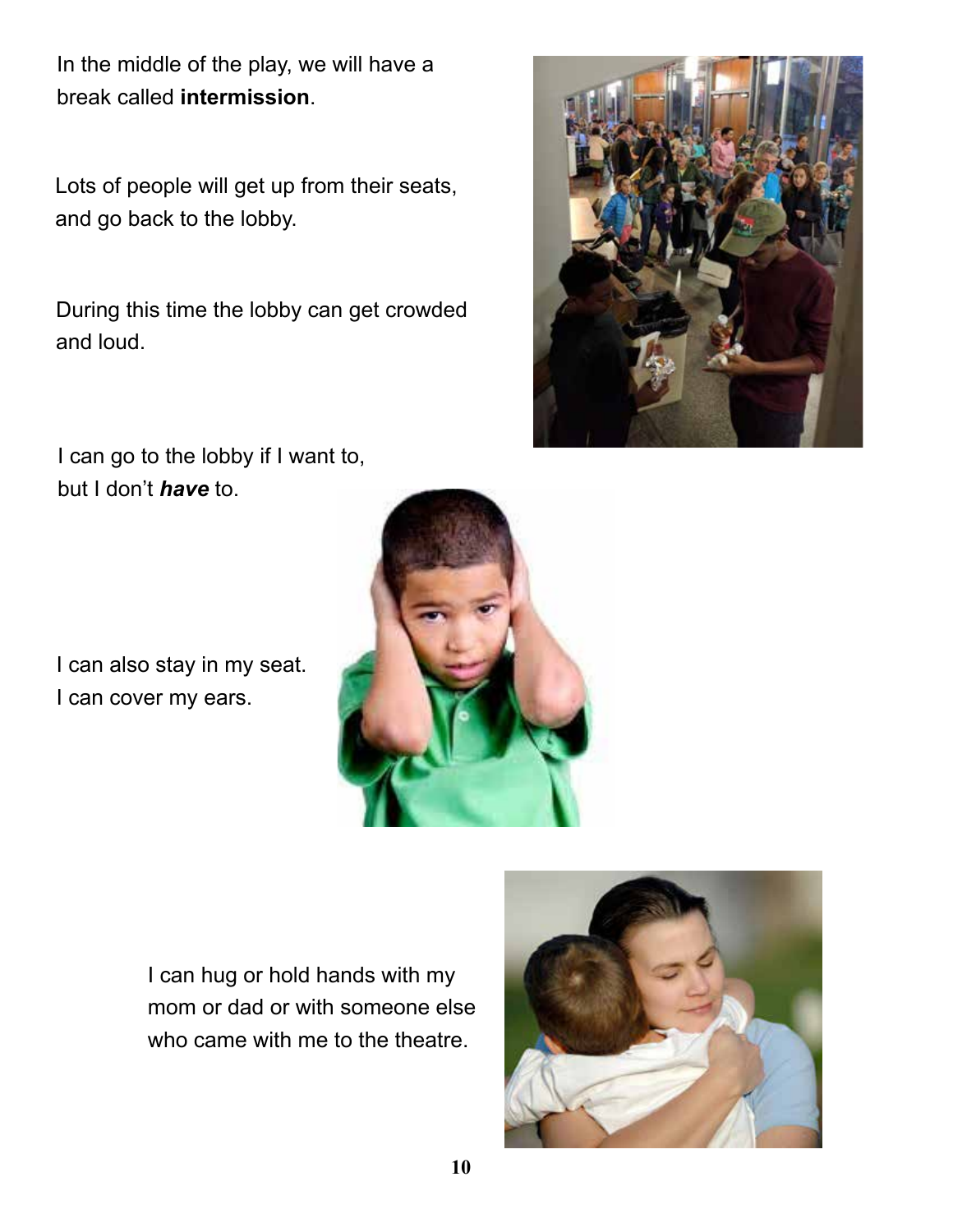

Or I can go to a quiet, cozy space in a different room.

I can ask for a snack. I can eat my snack in the lobby or outdoors.

But there is no eating or drinking inside the theatre.



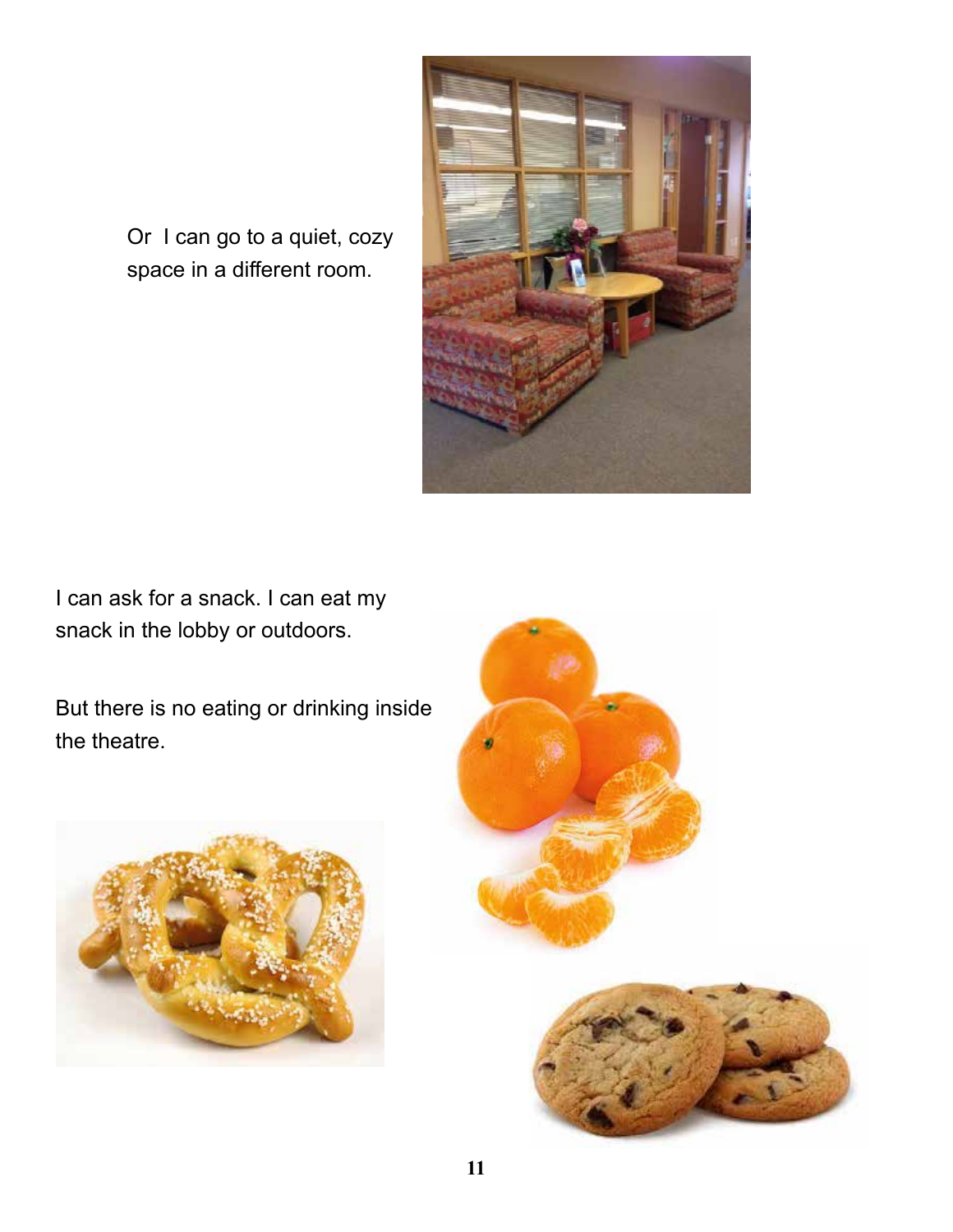I can ask to use the bathroom if I need to.



If I am thirsty, I can ask to use the water fountain.



After intermission, everyone will come back to the theatre and sit down in their seats again.



When the lights in the room get darker and the lights on the stage get brighter, I will know that the play is about to start again.

It is important that I try to stay quiet, so I can hear everything.

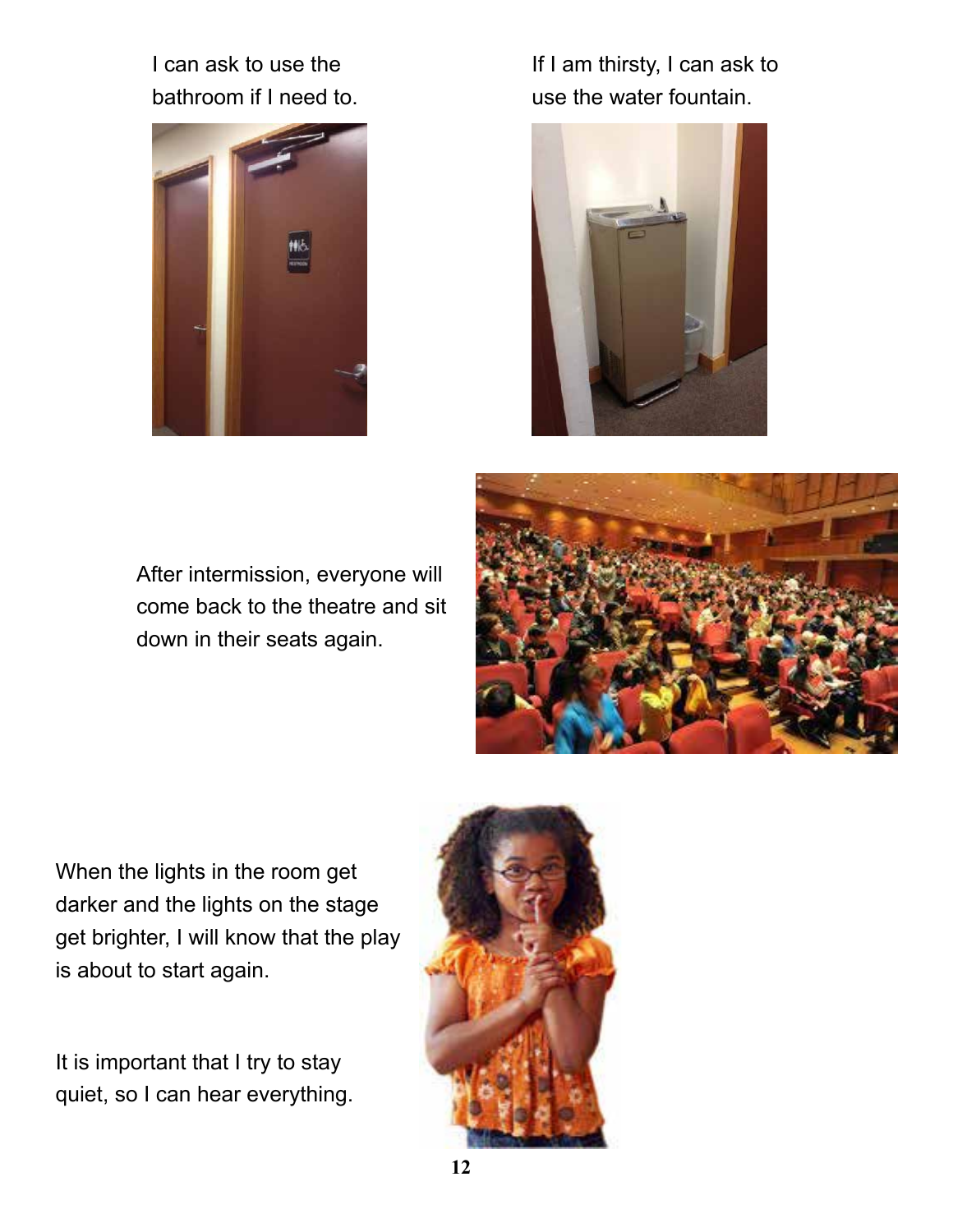The actors will come back on stage to finish telling the story.



At the very end of the play, all of the actors will come out on stage and bow.

This is called a **curtain call**.



People will clap a lot, so the actors will know how much they liked the play.

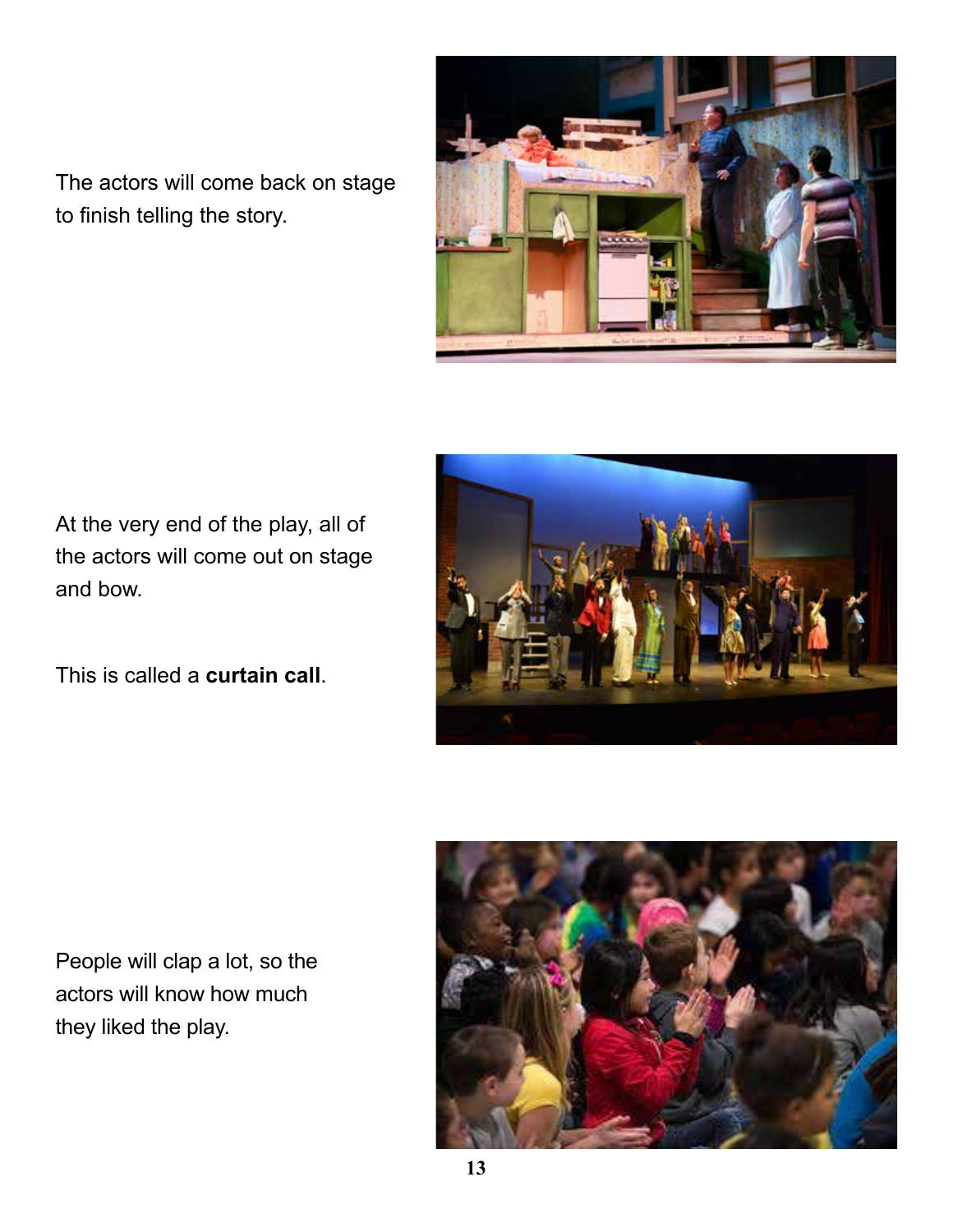Sometimes people will stand up and clap. Sometimes they will cheer.



If I want to clap or stand up or cheer, I can. But I do not *have* to do any of these things.

> When the play is over, we will go back to the lobby. It might be loud and crowded.



If the sound is too loud, I can always cover my ears.

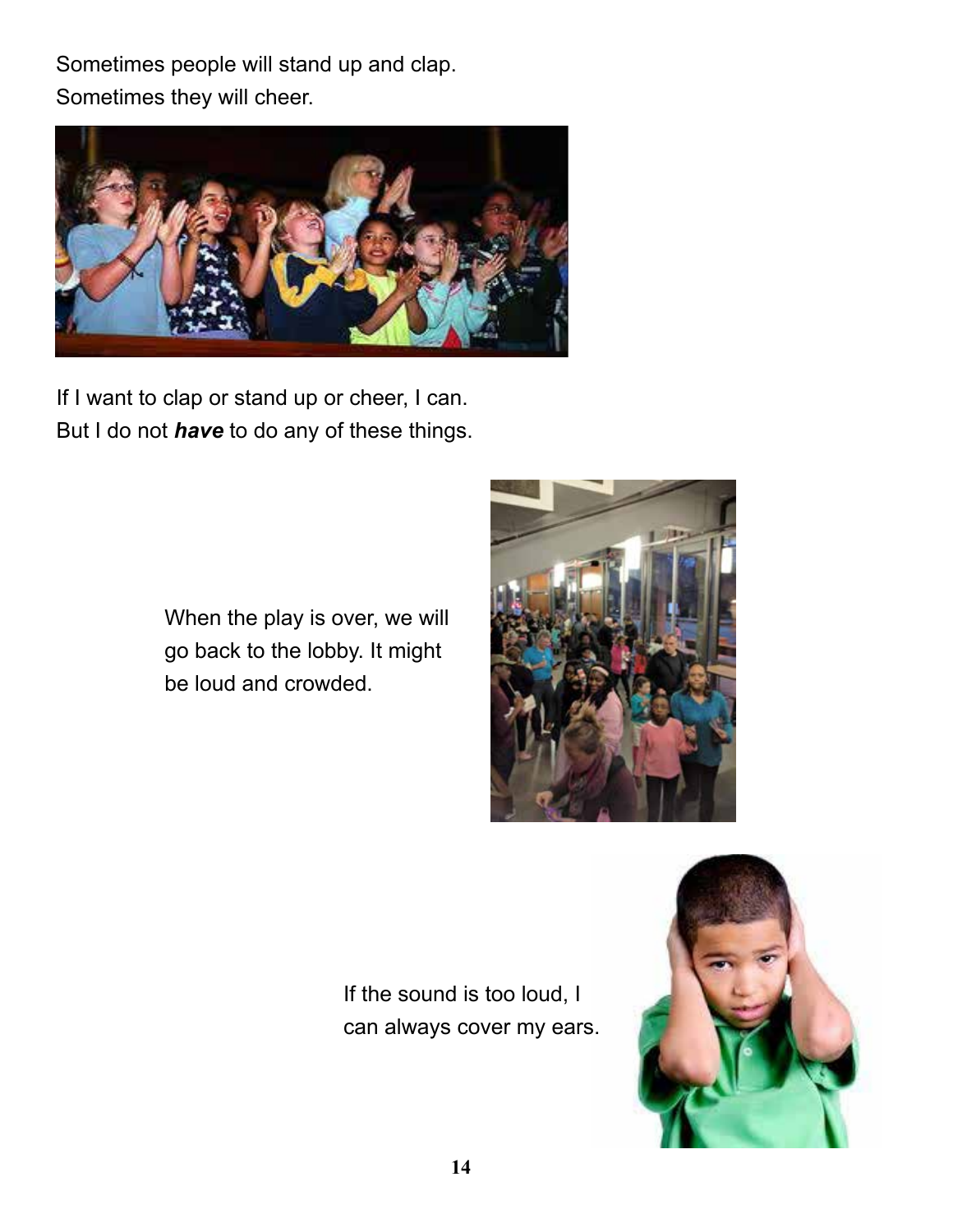I will take deep breaths and be patient as we move through the lobby





and go outside.

I can hold hands with mom or dad or with someone else who came with me to the theatre.